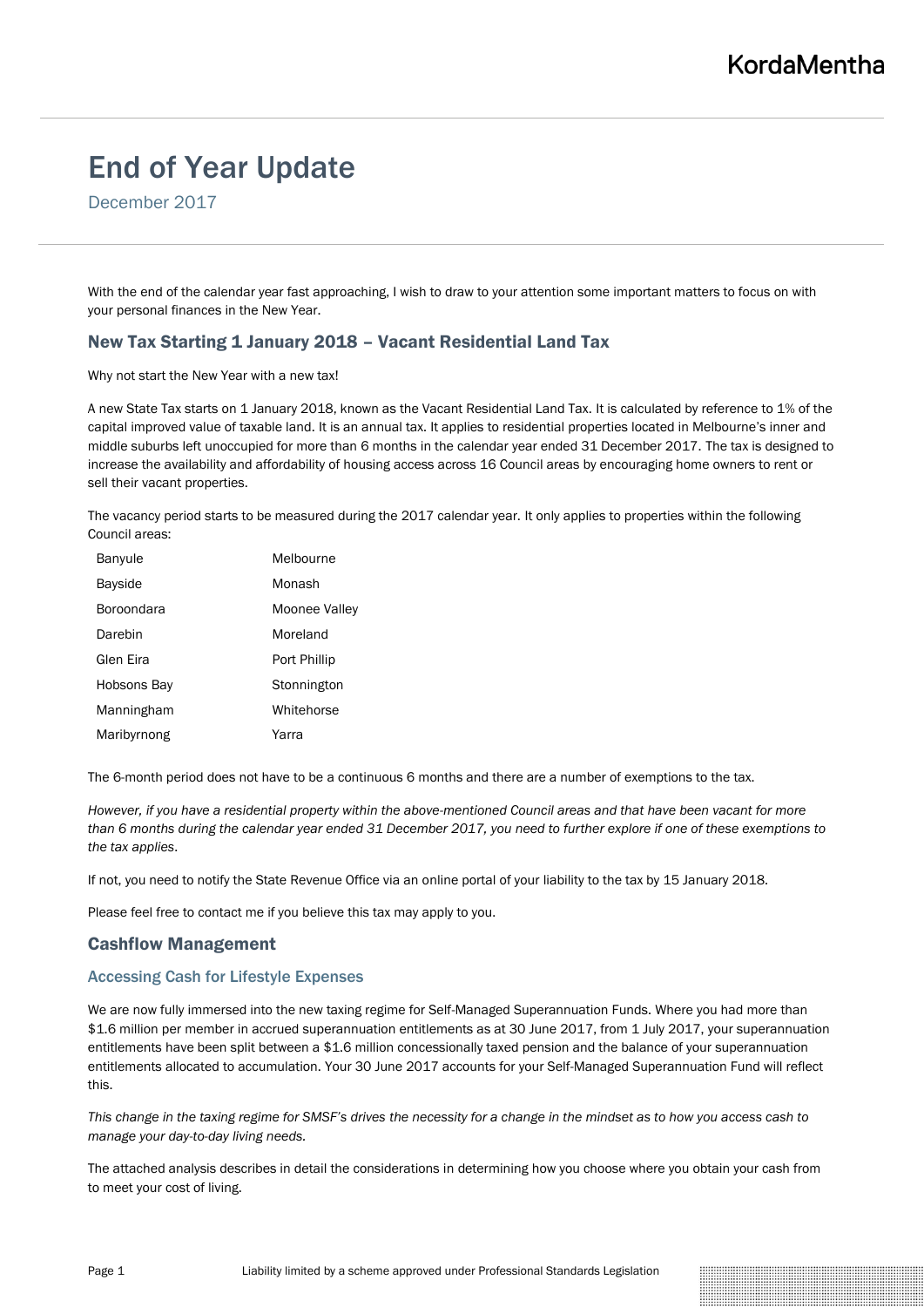The source of cash to fund your lifestyle costs has important current tax ramifications and Estate Planning considerations. If you would like to discuss this with me, feel free to make contact.

## Reporting Movements in Pensions

As a result of the introduction of the \$1.6 million Pension Transfer Balance Cap from 1 July 2017, the Australian Taxation Office has introduced a new reporting regime for Self-Managed Superannuation Funds (SMSF's). The reporting mechanism deals with movements in Pension Accounts (ignoring movements purely due to investment market changes).

The following matters now need to be reported periodically in a Transfer Balance Account Report (TBAR):

- (i) Pensions that were in existence on 1 July 2017.
- (ii) New pensions that commenced post 30 June 2017.
- (iii) When a pension has been fully or partially commuted.
- (iv) Where a Transition to Retirement Pension converts to an Account Based Pension on a person turning 65 years of age or retiring.

#### Why is this important to know?

There are two very important reasons you need to be aware of this reporting mechanism:

- (i) Your Self-Managed Superannuation Fund compliance provider now needs to most likely lodge for you, where you have a pension in existence on 1 July 2017, a Transfer Balance Account Report. This is now a further compliance obligation that you need to meet; and
- (ii) You need to be conscious of events that happen to your Fund during the course of a financial year (and not waiting until at the end of the financial year) that may need to now be reported to the ATO.

The first reporting period for SMSF's is no later than 30 June 2018 in relation to events that happen during the 30 June 2018 year and in relation to pensions that were in existence on 30 June 2017.

However, in the next 6 months we need to conscious of reporting obligations if you:

- (i) Turn 65 or retire and convert an existing Transition to Retirement Pension into an Account Based Pension.
- (ii) You decide to start a new pension; or
- (iii) You draw more than the minimum amount from your current pension during the year. This could be classified as a partial commutation of your pension.

As I mentioned before, the source of cash to meet your day-to-day lifestyle costs, not only has important taxation ramifications currently and for your Estate, but also now has reporting obligations.

As such, if you are planning to draw more than the minimum pension in the 30 June 2018 year, you need to talk to your SMSF compliance provider to ensure that information is available to lodge the appropriate Transfer Balance Account Report.

I wish you a safe and restful Christmas break and look forward to working with you during the course of the 2018 year.

Anthony Jackson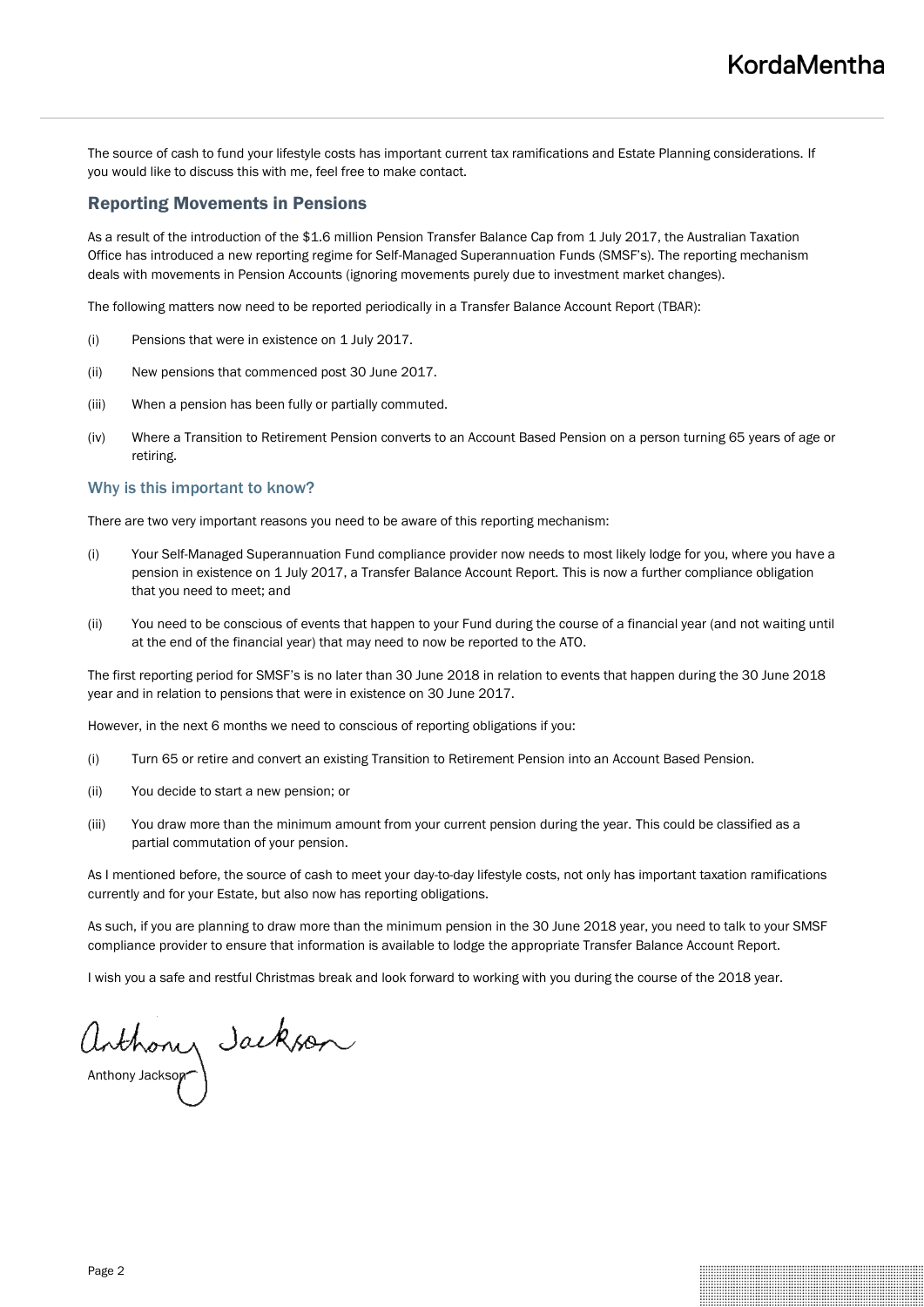# Cash Flow Management post the SMSF Tax Changes

December 2017

The capping of concessionally taxed pensions at an asset value at 30 June 2017 of \$1.6 million requires a revised mindset as to how we now fund our day-to-day lifestyle costs. The drawing of cash from various sources will have differing taxation outcomes, depending upon the characteristics of your investment asset base.

This of course will depend upon your own personal circumstances as there is not a 'one size fits all'.

# Sources of cash to fund lifestyle

There are four possible sources of cash with different tax characteristics to fund your day-to-day lifestyle:



## Minimum superannuation pension

The law requires a minimum per annum pension withdrawal based on:

- 1. Your age; and
- 2. The capital value of your pension account balance
- at 1 July, each year.

With the maximum Account Based Pension balance set at \$1.6 million on 1 July 2017, for those with at least \$1.6 million in superannuation as at that date, we now know what your minimum pension withdrawal will be for the 30 June 2018 year.

Accordingly, for those who have reset their Account Based Pensions to the maximum Pension Transfer Balance Cap of \$1.6 million, your minimum pension for the 30 June 2018 year is as follows:

| Minimum Account Based Pension*<br>30 June 2018<br>Based on Utilising Maximum Transfer Pension Cap of \$1.6 million |                          |                                  |
|--------------------------------------------------------------------------------------------------------------------|--------------------------|----------------------------------|
| Age at 1 July 2017                                                                                                 | <b>Percentage Factor</b> | <b>Minimum Pension per Annum</b> |
| Under 65                                                                                                           | 4                        | \$64,000                         |
| $65 - 74$                                                                                                          | 5                        | \$80,000                         |
| $75 - 79$                                                                                                          | 6                        | \$96,000                         |
| $80 - 84$                                                                                                          |                          | \$112,000                        |
| $85 - 89$                                                                                                          | 9                        | \$144,000                        |
| $90 - 94$                                                                                                          | 11                       | \$176,000                        |
| 95 or Over                                                                                                         | 14                       | \$224,000                        |

\* *Does not apply to Transition to Retirement Pensions*

To help you fund your cash flow management for the current financial year, you could withdraw the minimum pension now and put that amount in your day-to-day living account. Remember the minimum pension is a per member test. For example, if you have two 66-year-old members each with a pension balance at 30 June 2017 of \$1.6 million in account based pensions, then the minimum withdrawal for the Fund is \$160,000 for the 30 June 2018 year (i.e. \$80,000 per member).